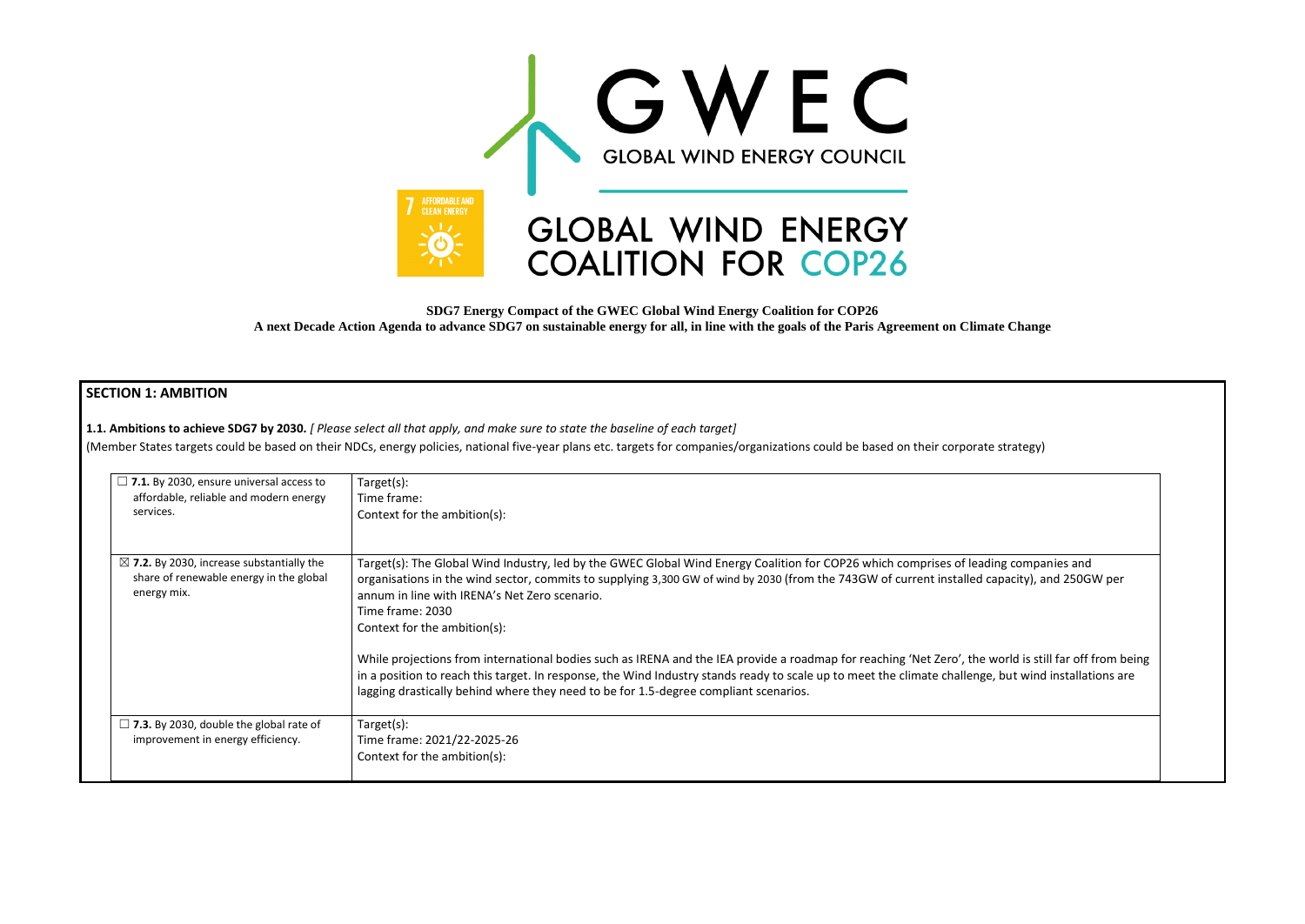| $\boxtimes$ 7.a. By 2030, enhance international<br>cooperation to facilitate access to clean<br>energy research and technology, including<br>renewable energy, energy efficiency and<br>advanced and cleaner fossil-fuel                                                                                                                                  | Target(s): The Global Wind Industry, led by the GWEC Global Wind Energy Coalition for COP26, will enhance international cooperation by convening<br>national governments, local associations, industry and the financial community together to ensure the wind industry, by sharing knowledge, best<br>practices and a global network, will meet its deployment targets, as per 'Target 7.2'<br>Time frame: 2030                                                                                                                                                                                                                                                                                                                                                                                                                                                                                                                                                                                                                                                                                                                                                                                                                                                                                                                                                                                                                                                                                                                                                                                                                                                                                                                                                           |
|-----------------------------------------------------------------------------------------------------------------------------------------------------------------------------------------------------------------------------------------------------------------------------------------------------------------------------------------------------------|----------------------------------------------------------------------------------------------------------------------------------------------------------------------------------------------------------------------------------------------------------------------------------------------------------------------------------------------------------------------------------------------------------------------------------------------------------------------------------------------------------------------------------------------------------------------------------------------------------------------------------------------------------------------------------------------------------------------------------------------------------------------------------------------------------------------------------------------------------------------------------------------------------------------------------------------------------------------------------------------------------------------------------------------------------------------------------------------------------------------------------------------------------------------------------------------------------------------------------------------------------------------------------------------------------------------------------------------------------------------------------------------------------------------------------------------------------------------------------------------------------------------------------------------------------------------------------------------------------------------------------------------------------------------------------------------------------------------------------------------------------------------------|
| technology, and promote investment in<br>energy infrastructure and clean energy<br>technology.                                                                                                                                                                                                                                                            | Context for the ambition(s):<br>COP26 represents a crucial moment in time for the wind industry to unite, and support capacity building activities throughout the world, in<br>partnership with national governments in order to achieve the scaling up of wind energy to meet our climate goals. This activity will be driven<br>through GWEC on a global level, with national association partners, supported by the collective expertise of the companies that make up the wind<br>industry.                                                                                                                                                                                                                                                                                                                                                                                                                                                                                                                                                                                                                                                                                                                                                                                                                                                                                                                                                                                                                                                                                                                                                                                                                                                                            |
|                                                                                                                                                                                                                                                                                                                                                           | Wind is a source of large-scale, reliable, indigenous and affordable energy, which can accelerate national clean energy transitions and support fossil<br>fuels phaseout while safeguarding energy security. As such, the deployment of wind energy is vital to ensuring a just and inclusive energy transition,<br>which also offers economies of scale to provide a range of socioeconomic benefits and job creation opportunities.                                                                                                                                                                                                                                                                                                                                                                                                                                                                                                                                                                                                                                                                                                                                                                                                                                                                                                                                                                                                                                                                                                                                                                                                                                                                                                                                      |
|                                                                                                                                                                                                                                                                                                                                                           | Competitive LCOE alone is not enough to ensure that the energy transition is carried out at the right pace whilst fundamental barriers to renewables<br>exist in many countries. Critical challenges in the enabling environment and market design for wind power need to be urgently resolved to deploy<br>wind power at the pace needed. Top-down targets alone will not ensure the necessary rate of RE deployment unless appropriate regulation,<br>streamlined permitting schemes and market structures such as long-term price visibility mechanisms are put into play.                                                                                                                                                                                                                                                                                                                                                                                                                                                                                                                                                                                                                                                                                                                                                                                                                                                                                                                                                                                                                                                                                                                                                                                              |
| $\boxtimes$ 7.b. By 2030, expand infrastructure and<br>upgrade technology for supplying modern<br>and sustainable energy services for all in<br>developing countries, in particular least<br>developed countries, small island<br>developing States, and land-locked<br>developing countries, in accordance with<br>their respective programs of support. | Target(s): The Global Wind Industry, led by the GWEC Global Wind Energy Coalition for COP26, will continue its work to increase increase global<br>recognition among policymakers of the urgency to reform market design, as reflected in a "climate emergency" approach to national policymaking<br>and strategic planification which addresses climate change. In support of this overarching target, the Global Wind Industry will focus on securing<br>commitments from developing countries to:<br>Develop sensible and fit-for-purpose procurement frameworks which prioritise renewables and incentivise private investment, particularly in<br>developing countries where monopolistic markets where state-affiliated fossil fuel generators are heavily supported. Commitments to work<br>on streamlining planning and permitting frameworks to increase speed of deployment and lower attrition rates and costs<br>Work with the private sector to improve the bankability conditions for renewable energy in<br>Increase dialogue and pooled expertise among system operators, regulators and utilities to address system bottlenecks and forward-planning<br>required for transmission and distribution to integrate larger shares of wind energy<br>Time frame: 2030<br>Context for the ambition(s):<br>Developing countries in Asia, Latin America and Africa have an opportunity to ensure the well-being of their populations, and foster energy<br>independence and economic growth by being firm on their energy transitions paths and move quickly to switch coal, fuel or gas into renewable<br>energy as their primary energy sources, in order to ensure the well-being of their populations, and foster energy independence and economic<br>growth. |
|                                                                                                                                                                                                                                                                                                                                                           | With growing populations and rising power demand, emerging markets can leapfrog antiquated power generation technologies and move directly to<br>a modern, flexible and clean power system by integrating wind as a base technology of hybrid and storage projects. Wind offers a route to energy<br>independence and self-sufficiency, and coupled with grid modernisation and storage, wind energy can vastly increase energy security and shield<br>emerging economies from the price volatility and geopolitical burdens of fossil fuels. Moreover, "Investment-grade policy" for renewable energy is a<br>requirement for mobilising private finance in promising markets with enormous wind resource across Africa, South East Asia and Latin America                                                                                                                                                                                                                                                                                                                                                                                                                                                                                                                                                                                                                                                                                                                                                                                                                                                                                                                                                                                                                |
|                                                                                                                                                                                                                                                                                                                                                           | Nearly every kind of power generation depends on government regulation and wind is no exception. Wind energy installations are lagging due to<br>regulatory barriers impacting availability of land/grid, price stability and delayed project timelines. Sensible regulation and procurement frameworks<br>can ensure that clean generation technologies deploy at the right scale to meet energy demand and replace polluting fossil fuels.                                                                                                                                                                                                                                                                                                                                                                                                                                                                                                                                                                                                                                                                                                                                                                                                                                                                                                                                                                                                                                                                                                                                                                                                                                                                                                                               |

**1.2. Other ambitions in support of SDG7 by 2030 and net-zero emissions by 2050.** *[Please describe below e.g., coal phase out or reforming fossil fuel subsidies etc.]*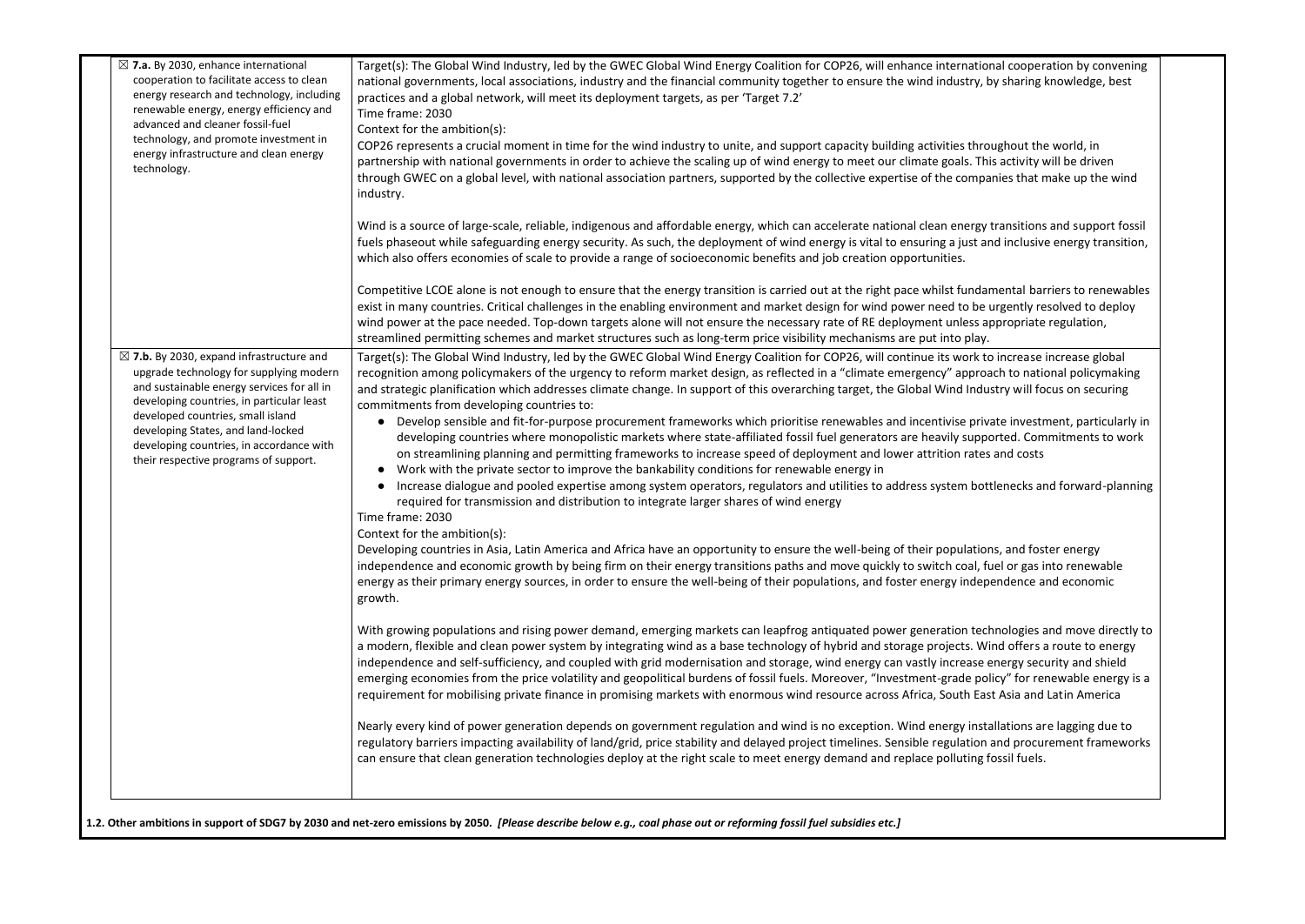Target(s): The Global Wind Industry, led by the GWEC Global Wind Energy Coalition for COP26, will continue to drive innovation in energy systems with the goals of further integration of wind energy as per IRENA targets, and new technologies like green hydrogen, floating offshore wind and battery storage, particularly with grid operators needing to take on more renewable energy. The industry aims to establish a joint working group on green hydrogen and its role in global power systems. The industry will aim to formally collaborate with other industries such as the steel, concrete and cement sectors, via electrification or green hydrogen, to reduce emissions beyond the global power sector Time frame: 2030

Presently, the transition away from polluting fossil fuels and towards clean energy technologies such as wind, are being held back by antiquated energy infrastructure and market design. Wind energy also has a crucial role to play with respect to accelerating the uptake of new technologies such as Green Hydrogen and Battery Storage, allowing for a greater uptake of clean energy and also decarbonization potential – especially in relation to 'hard to abate' industries such as steel, cement, chemicals, agriculture and heavy transport.

Context for the ambition(s):

## **SECTION 2: ACTIONS TO ACHIEVE THE AMBITION**

| Description of action (please specify for which ambition from Section 1)<br>7.2<br>The creation of wind specific targets in countries which do not yet have them, raising ambition for higher wind capacity targets (either in GW or %<br>generation mix) by 2030 from all regions of the world: North America; Latin America and the Caribbean; Europe, Africa; and the Asia Pacific.<br>Recognition and mainstreaming/integration of wind benefits in the G2G COP26 Energy Transition Council (ETC) Dialogues, already underway across<br>15 countries. For relevant markets, wind energy should be referenced in country implementation plans due by November, including new/higher<br>commitments.<br>Increase of countries declaring a climate emergency and freeing up resources for renewables deployment, as called for by the UN in 2020.<br>Commitments to develop sensible and fit-for-purpose procurement frameworks which prioritise renewables and incentivise private investment, | Start and end date<br>Present to 2030 |
|--------------------------------------------------------------------------------------------------------------------------------------------------------------------------------------------------------------------------------------------------------------------------------------------------------------------------------------------------------------------------------------------------------------------------------------------------------------------------------------------------------------------------------------------------------------------------------------------------------------------------------------------------------------------------------------------------------------------------------------------------------------------------------------------------------------------------------------------------------------------------------------------------------------------------------------------------------------------------------------------------|---------------------------------------|
| particularly in monopolistic markets where state-affiliated fossil fuel generators are heavily supported,<br>Commitments to work on streamlining planning and permitting frameworks to increase speed of deployment and lower attrition rates and costs<br>Description of action (please specify for which ambition from Section 1)<br>7.a                                                                                                                                                                                                                                                                                                                                                                                                                                                                                                                                                                                                                                                       | Start and end date<br>Present to 2030 |
| Channels for industry advisory established in institutional climate finance mechanisms, such as COP26 Rapid Response Facility (forthcoming Q2<br>2021), COP26 ETC finance stream and IRENA Climate Investment Platform.<br>Commitments to work with the private sector to improve the bankability conditions for renewable energy in priority markets in Africa, South East<br>Asia and Latin America.<br>Increased dialogue and pooled expertise among system operators, regulators and utilities to address system bottlenecks and forward-planning<br>required for transmission and distribution to integrate larger shares of wind energy.                                                                                                                                                                                                                                                                                                                                                   |                                       |
| Increased dialogues with policymakers, donors and the private sector to support the conditions for a just transition and alternative employment<br>opportunities for workers in fossil fuel industries.<br>Public transition funds or initiatives which reference opportunities in wind energy, particularly in markets outside Europe which can act as<br>demonstration programmes for the region                                                                                                                                                                                                                                                                                                                                                                                                                                                                                                                                                                                               |                                       |
| Description of action (please specify for which ambition from Section 1)                                                                                                                                                                                                                                                                                                                                                                                                                                                                                                                                                                                                                                                                                                                                                                                                                                                                                                                         | Start and end date                    |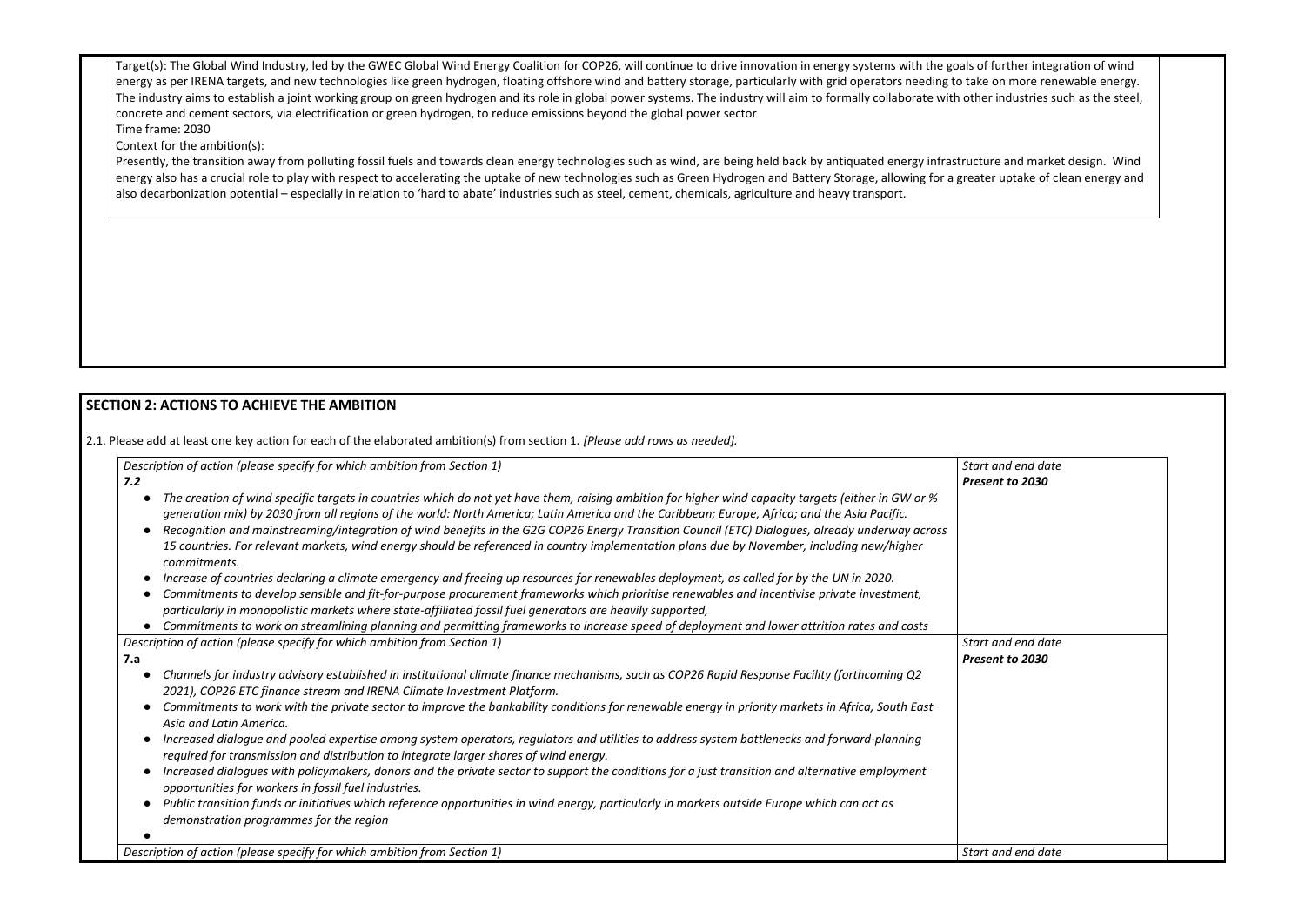#### **7.b**

- *Calls to raise wind energy targets are reinforced by carbon-intensive industries, such as steel, cement, aluminium and chemicals, via endorsement of targets and/or cross-sector partnership platforms with the wind industry, particularly in manufacturing hubs like APAC which accounts for 70% of global steel and cement production annually.*
- *GWEC to convene a wind industry working group on Green Hydrogen focused on developing policy positions/recommendations, and also work towards creating a wind industry Green Hydrogen production target, and how this clean energy fuel source could be used to decarbonise 'hard to abate' heavy industry sectors.*

*Description of action (please specify for which ambition from Section 1)* **Start and data and data and data and data and data and data and data and data and data and data and data and data and data and data and data and d** 

#### **SECTION 3: OUTCOMES**

[Examples of support for Member States could include: Access to low-cost affordable debt through strategic de-risking instruments, capacity building in data collectio. *energy plans and energy transition pathways; technical assistance, etc.]*

3.1*.* Please add at least one measurable and time-based outcome for **each** of the actions from section 2. *[Please add rows as needed].*

| Outcome                                                                                                                              | Date |
|--------------------------------------------------------------------------------------------------------------------------------------|------|
| 1.2 - 200+ GW annual installation level by 2030. The next decade will be "make or break" when it comes to reaching net-zero by 2050. |      |
|                                                                                                                                      |      |

#### **SECTION 4: REQUIRED RESOURCES AND SUPPORT**

4.1. Please specify required finance and investments for **each** of the actions in section 2.

4.2. [For countries only] In case support is required for the actions in section 2, please select from below and describe the required support and specify for which action.

| $\Box$ Financing            | Description |
|-----------------------------|-------------|
| $\Box$ In-Kind contribution | Description |
| $\Box$ Technical Support    | Description |
| $\Box$ Other/Please specify | Description |

*Prese* 

| ent to 2030                   |  |
|-------------------------------|--|
|                               |  |
|                               |  |
|                               |  |
|                               |  |
| t and end date                |  |
|                               |  |
|                               |  |
|                               |  |
|                               |  |
|                               |  |
|                               |  |
|                               |  |
|                               |  |
|                               |  |
|                               |  |
|                               |  |
|                               |  |
|                               |  |
|                               |  |
|                               |  |
| on; development of integrated |  |
|                               |  |
|                               |  |
|                               |  |
|                               |  |
|                               |  |
|                               |  |
|                               |  |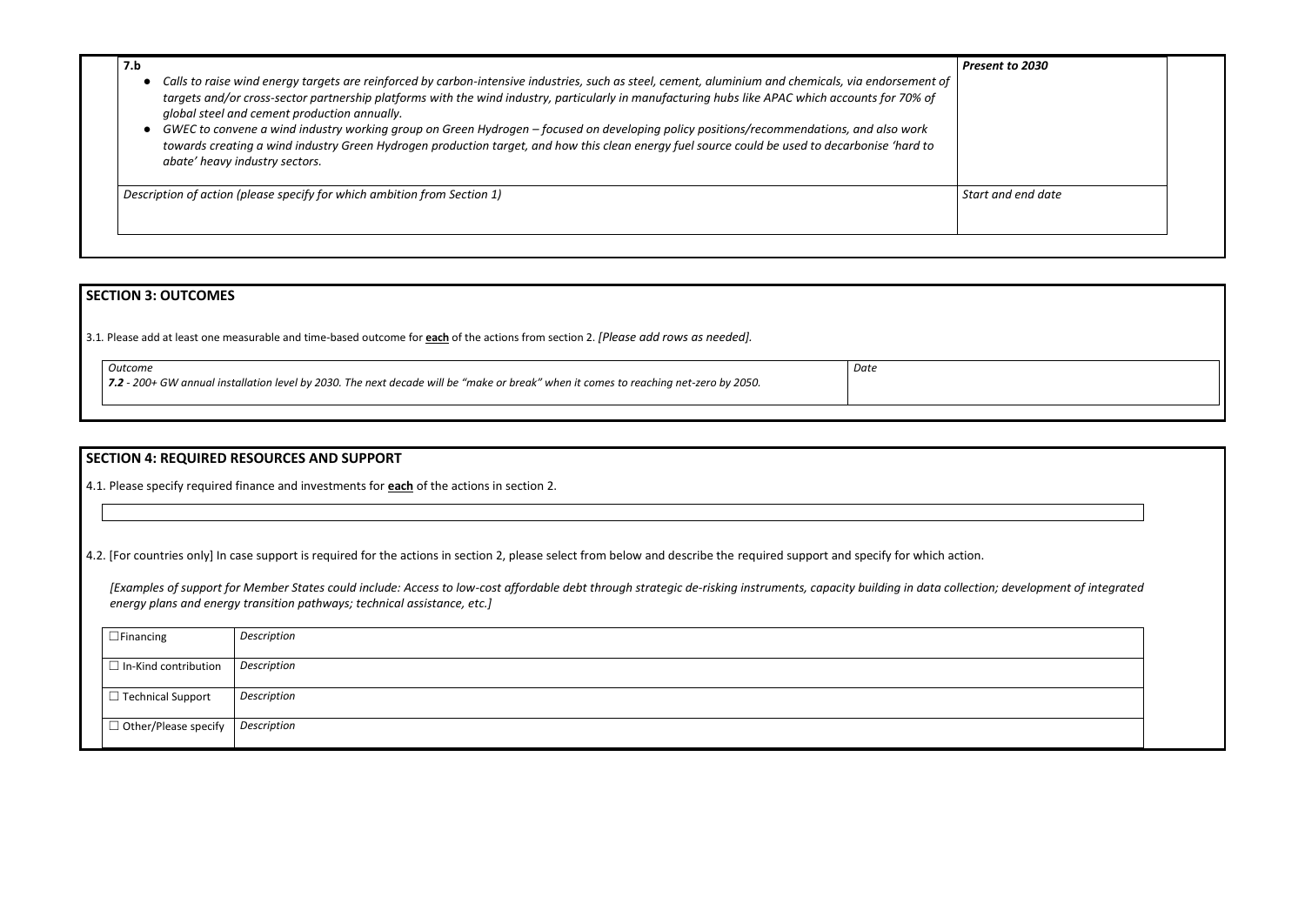#### **SECTION 5: IMPACT**

5.1. Countries planned for implementation including number of people potentially impacted.

Initial focus on Campaign priority markets: China India Vietnam South Africa Brazil Argentina Colombia Mexico Indonesia Philippines Mozambique Kenya

5.2. Alignment with the 2030 Agenda for Sustainable Development – Please describe how **each** of the actions from section 2 impact advancing the SDGs by 2030. *[up to 500 words, please upload supporting strategy documents as needed]* 

5.3. Alignment with Paris Agreement and net-zero by 2050 - Please describe how each of the actions from section 2 align with the Paris Agreement and national NDCs (if applicable) and support the net-zero emissions by 2050. *[up to 500 words, please upload supporting strategy documents as needed]* 

#### **SECTION 6: MONITORING AND REPORTING**

6.1. Please describe how you intend to track the progress of the proposed outcomes in section 3. Please also describe if you intend to use other existing reporting frameworks to track progress on the proposed outcomes.

Each year GWEC produces the definitive global wind report for the industry, which tracks installed capacity.

Figures from GWEC's Global Wind Report would be cross-referenced with IRENA's Net-Zero decarbonization pathway projections, to track progress.

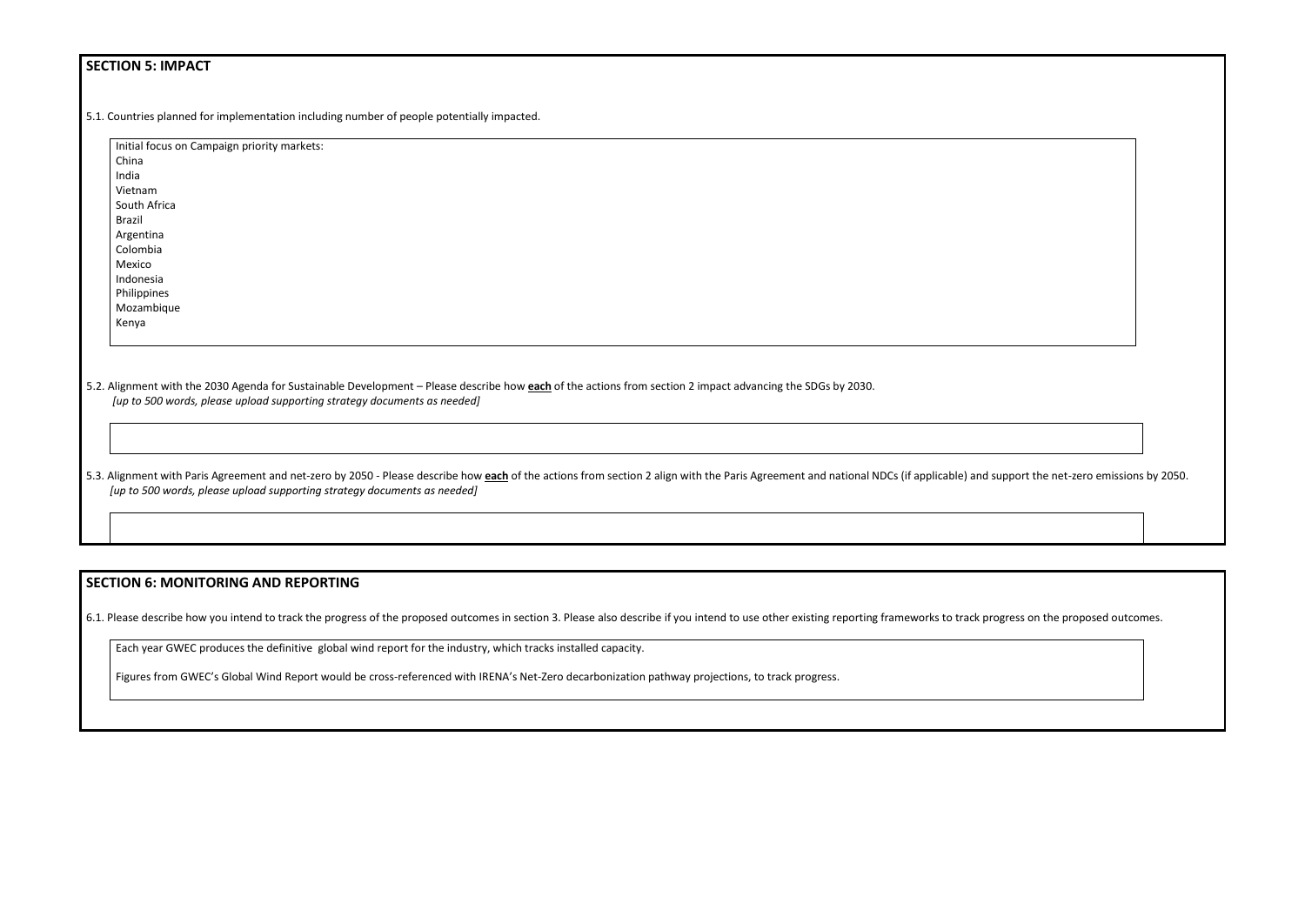ets and data sources as needed. *V.1. Is the information included in the Energy Compact based on updated quality data and sectoral assessments, with clear and transparent methodologies related to the proposed measures?* ☐XYes ☐No

needs and partnerships, policy and regulatory

| <b>SECTION 7: GUIDING PRINCIPLES CHECK LIST</b>                                                                                                                                                                                                          |
|----------------------------------------------------------------------------------------------------------------------------------------------------------------------------------------------------------------------------------------------------------|
| Please use the checklist below to validate that the proposed Energy Compact is aligned with the guiding principles.                                                                                                                                      |
| I. Stepping up ambition and accelerating action - Increase contribution of and accelerate the implementation of the SDG7 targets in support of the 2030 Agenda for Sustainable Development for Pa                                                        |
| I. 1. Does the Energy Compact strengthen and/or add a target, commitment, policy, action related to SDG7 and its linkages to the other SDGs that results in a higher cumulative impact compared                                                          |
| $\Box X$ Yes $\Box$ No                                                                                                                                                                                                                                   |
| I.2. Does the Energy Compact increase the geographical and/or sectoral coverage of SDG7 related efforts? $\Box$ Yes $\Box$ X No                                                                                                                          |
| I.3. Does the Energy Compact consider inclusion of key priority issues towards achieving SDG7 by 2030 and the net-zero emission goal of the Paris Agreement by 2050 - as defied by latest global a<br>outcome of the Technical Working Groups? □XYes □No |
| II. Alignment with the 2030 agenda on Sustainable Development Goals - Ensure coherence and alignment with SDG implementation plans and strategies by 2030 as well as national development p                                                              |
| II.1. Has the Energy Compact considered enabling actions of SDG7 to reach the other sustainable development goals by 2030? $\Box$ XYes $\Box$ No                                                                                                         |
| II.2. Does the Energy Compact align with national, sectoral, and/or sub-national sustainable development strategies/plans, including SDG implementation plans/roadmaps? $\Box$ XYes $\Box$ No                                                            |
| II.3. Has the Energy Compact considered a timeframe in line with the Decade of Action? $\Box$ XYes $\Box$ No                                                                                                                                             |
| III. Alignment with Paris Agreement and net-zero by 2050 - Ensure coherence and alignment with the Nationally Determined Contributions, long term net zero emission strategies.                                                                          |
| III.1. Has the Energy Compact considered a timeframe in line with the net-zero goal of the Paris Agreement by 2050? $\Box$ XYes $\Box$ No                                                                                                                |
| III.2. Has the Energy Compact considered energy-related targets and information in the updated/enhanced NDCs? $\Box$ XYes $\Box$ No                                                                                                                      |
| III.3. Has the Energy Compact considered alignment with reaching the net-zero emissions goal set by many countries by 2050? $\Box$ XYes $\Box$ No                                                                                                        |
| IV. Leaving no one behind, strengthening inclusion, interlinkages, and synergies - Enabling the achievement of SDGs and just transition by reflecting interlinkages with other SDGs.                                                                     |
| IV.1. Does the Energy Compact include socio-economic impacts of measures being considered? $\Box$ XYes $\Box$ No                                                                                                                                         |
| IV.2. Does the Energy Compact identify steps towards an inclusive, just energy transition? $\square$ XYes $\square$ No                                                                                                                                   |
| IV.3. Does the Energy Compact consider measures that address the needs of the most vulnerable groups (e.g. those impacted the most by energy transitions, lack of energy access)? $\Box$ XYes $\Box$ No                                                  |
| V. Feasibility and Robustness - Commitments and measures are technically sound, feasible, and verifiable based a set of objectives with specific performance indicators, baselines, targets and data s                                                   |
| V.1. Is the information included in the Energy Compact based on updated quality data and sectoral assessments, with clear and transparent methodologies related to the proposed measures? $\Box$                                                         |
| V.2. Has the Energy Compact considered inclusion of a set of SMART (specific, measurable, achievable, resource-based and time based) objectives? $\Box$ Yes $\Box$ XNo                                                                                   |
| V.3. Has the Energy Compact considered issues related to means of implementation to ensure feasibility of measures proposed (e.g. cost and financing strategy, technical assistant needs and par<br>gaps, data and technology)? $\Box$ XYes $\Box$ No    |

## **SECTION 8: ENERGY COMPACT GENERAL INFORMATION**

8.1. Title/name of the Energy Compact

GWEC Global Wind Energy Coalition for COP26 Energy Compact

8.2. Lead entity name (for joint Energy Compacts please list all parties and include, in parenthesis, its entity type, using entity type from below)

GWEC Global Wind Energy Coalition for COP26

8.3. Lead entity type

**I. I.** Supment for Paris Agreement oact compared to existing frameworks?

latest global analysis and data including the

**II. Alignment plans and priorities.** evelopment plans and priorities.